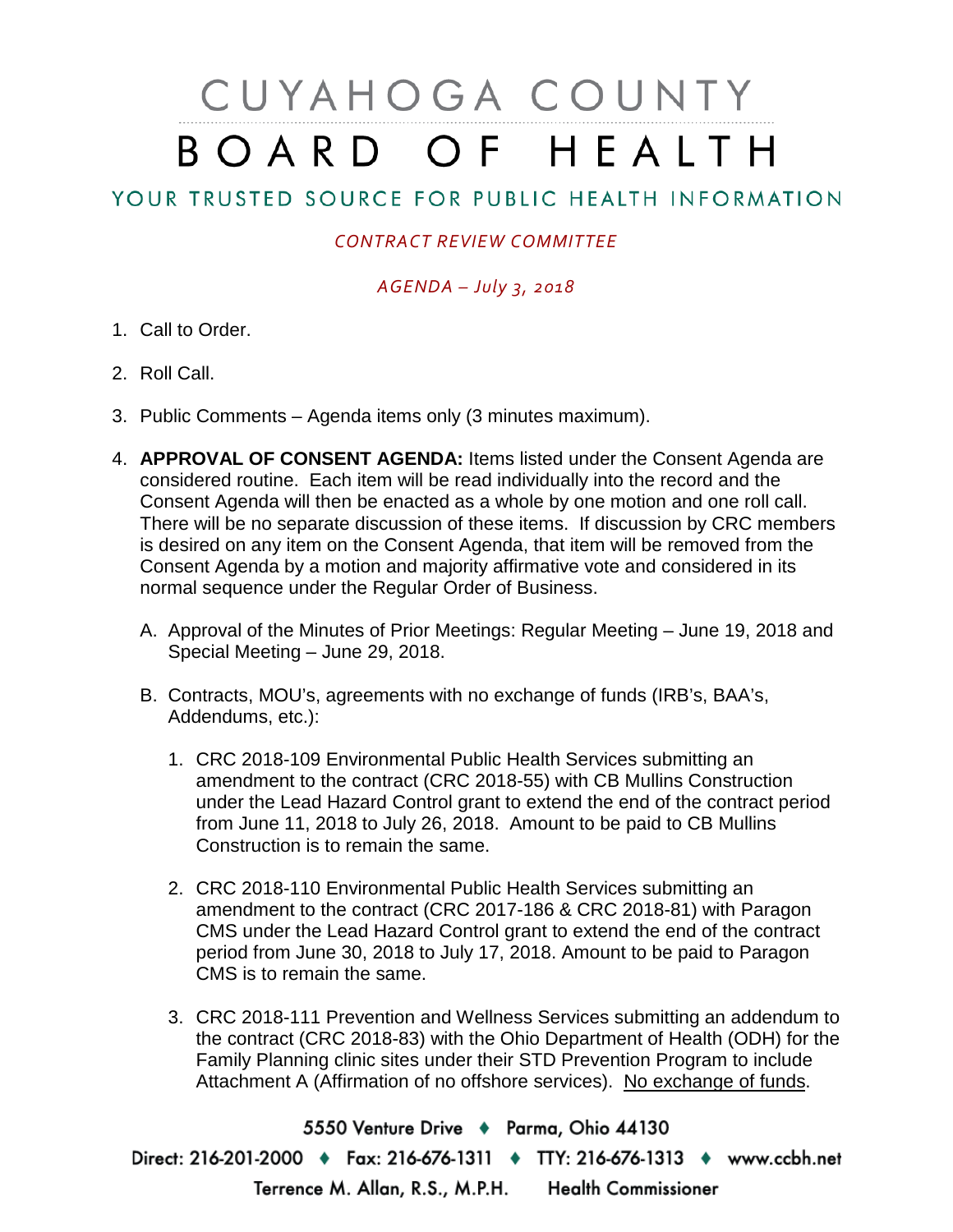4. CRC 2018-112 Administration Services submitting a Business Associate Agreement (BAA) with the City of Shaker Heights effective July 3, 2018. No exchange of funds.

#### 5. **CONTRACTS AND AWARDS:**

- A. Tabled Items
	- 1. CRC 2018-85 7699 Stearns Rd. Olmsted Township, Ohio 44138
	- 2. CRC 2018-86 7632 Pleasantview Parma, Ohio 44134
	- 3. CRC 2018-87 7735 Stearns Rd. Olmsted Township, Ohio 44138
	- 4. CRC 2018-99 16002 W. 130<sup>th</sup> St. Strongsville, Ohio 44136
	- 5. CRC 2018-100 7208 Broadview Rd. Parma, Ohio 44134
- B. New Items For Review
	- 1. Bid/Quote Openings ≥ \$25,000.00

None

2. Bid/Quote Openings < \$25,000.00

*Household Sewage Program* 

a. CRC 2018-113 27236 Cook Rd. Olmsted Township, Ohio 44138

5550 Venture Drive + Parma, Ohio 44130 Direct: 216-201-2000 ♦ Fax: 216-676-1311 ♦ TTY: 216-676-1313 ♦ www.ccbh.net Terrence M. Allan, R.S., M.P.H. **Health Commissioner**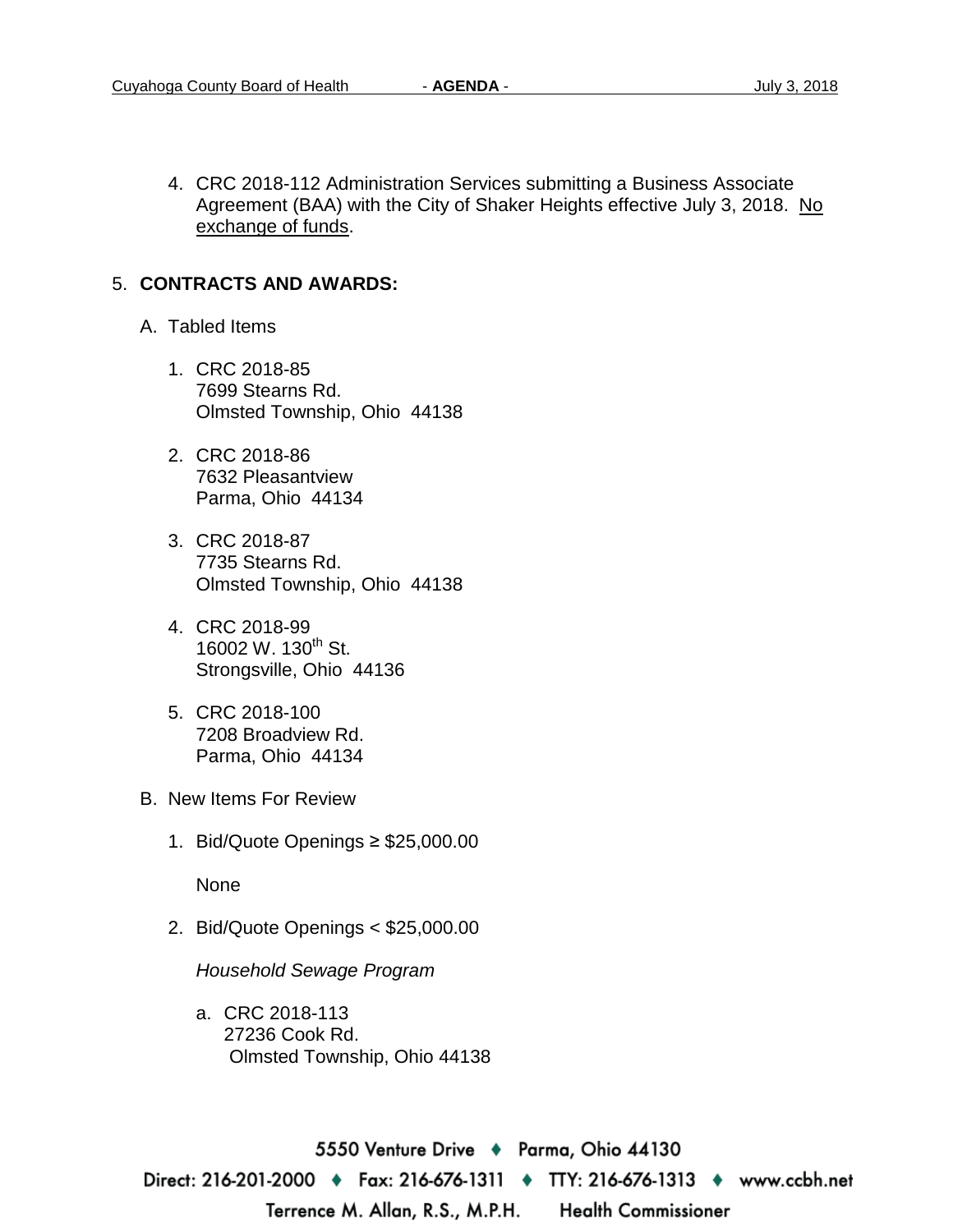- b. CRC 2018-114 7469 Bradenton Parma, Ohio 44134
- c. CRC 2018-115 12712 Janette Strongsville, Ohio 44136
- 3. Expenditures: Contracts < \$25,000.00
	- a. CRC 2018-116 Prevention and Wellness Services submitting a contract with Heidi Harris, MSN, CNP from July 3, 2018 through August 31, 2019. Amount to be paid to Heidi Harris, MSN, CNP is not to exceed \$5,850.00.

Purpose: To serve as PRN Nurse Practitioner for the CCBH Family Planning Clinic as needed.

Funding Source: 100% reimbursable through the FY2019 RHW grant

b. CRC 2018-117 Prevention and Wellness Services submitting an addendum to the contract (2017-122) with Better Health Partnership under the Racial and Ethnic Approaches to Community Health (REACH) grant to increase the amount paid to Better Health Partnership from \$173,500.00 to \$178,577.00.

Purpose: To support the build of a best practice advisory and referral order to the United Way of Greater Cleveland for patients with hypertension and elevated blood pressures.

Funding: 100% reimbursable through the FY2018 REACH grant

c. CRC 2018-118 Administration Services submitting a service agreement with Racarie Software, LLC from August 1, 2018 through July 31, 2019. Amount to be paid to Racarie Software, LLC is not to exceed \$2,740.00.

Purpose: To purchase an applicant tracking system to automate the CCBH recruiting process.

Funding: 100% funded through CCBH General Revenue

- 4. Revenue Generating Agreements < \$25,000.00
	- a. CRC 2018-119 Administration Services submitting a contract addendum with Medical Mutual Northeast Ohio HMO to accept CCBH as a Medicare Advantage network/participating provider to deliver all covered services beginning on or about July 3, 2018. Amount to be received shall be<br>5550 Venture Drive • Parma, Ohio 44130

Direct: 216-201-2000 ♦ Fax: 216-676-1311 ♦ TTY: 216-676-1313 ♦ www.ccbh.net

Terrence M. Allan, R.S., M.P.H. **Health Commissioner**